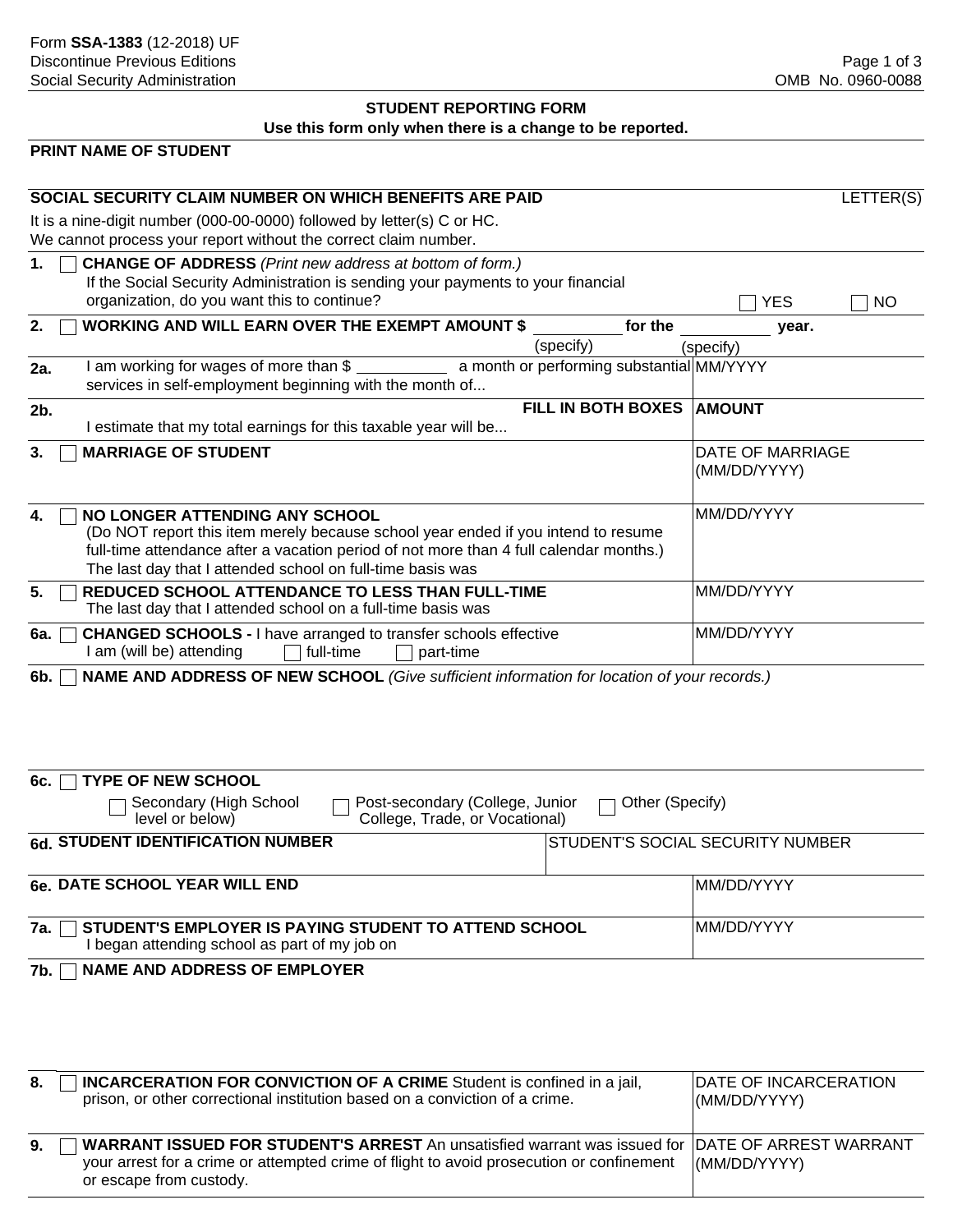## **SIGNATURE OF PERSON MAKING THIS REPORT**

# **NUMBER AND STREET, APT. NO., P.O. BOX OR RURAL ROUTE**

| <b>CITY</b>                     |                                                                                                                                                                                                                                                                        | <b>STATE</b> | <b>ZIP CODE</b> |
|---------------------------------|------------------------------------------------------------------------------------------------------------------------------------------------------------------------------------------------------------------------------------------------------------------------|--------------|-----------------|
| <b>DATE SIGNED</b>              | AREA CODE & TELEPHONE NO. (IF ANY) ENTER NAME OF COUNTY, IF ANY, IN WHICH YOU LIVE                                                                                                                                                                                     |              |                 |
|                                 | <b>HOW TO REPORT</b>                                                                                                                                                                                                                                                   |              |                 |
| There are three ways to report: |                                                                                                                                                                                                                                                                        |              |                 |
|                                 | 1. PHONE Social Security and explain the change<br>Telephone Number (Include Area Code)                                                                                                                                                                                |              |                 |
|                                 | 2. VISIT any Social Security office                                                                                                                                                                                                                                    |              |                 |
|                                 | 3. MAIL this form to any Social Security office.                                                                                                                                                                                                                       |              |                 |
|                                 | MAKE SURE YOU FILL IN THESE NECESSARY DETAILS ON THE REVERSE SIDE OF THIS FORM:                                                                                                                                                                                        |              |                 |
|                                 | • NAME of student about whom the report is made;                                                                                                                                                                                                                       |              |                 |
|                                 | • The correct CLAIM NUMBER under which the benefits are payable;                                                                                                                                                                                                       |              |                 |
| • WHAT is being reported;       |                                                                                                                                                                                                                                                                        |              |                 |
|                                 | • Your SIGNATURE and ADDRESS.                                                                                                                                                                                                                                          |              |                 |
|                                 | If you mail your report, please use this reporting form and send it to the nearest Social Security office.                                                                                                                                                             |              |                 |
| NOT CHANGED.                    | <b>NOTE: REMEMBER TO TELL US WHEN YOU MOVE. EVEN IF YOUR MAILING ADDRESS FOR CHECKS HAS</b>                                                                                                                                                                            |              |                 |
|                                 | <b>WHAT TO REPORT</b>                                                                                                                                                                                                                                                  |              |                 |
|                                 | The kinds of events that you must report to Social Security are listed on the reverse side of this form. Check any of the events<br>that apply to you and fill in any other information requested about the event. If you need more information to fill out this form, |              |                 |

please read "Social Security: What You Need to Know When You Get Retirement or Survivors Benefits" and/or "Social Security: What You Need to Know When You Get Disability Benefits." If you do not have these publications, or if you want help in making a report, get in touch with any Social Security office for help.

# **FAILURE TO REPORT**

If you do not report events as shown on this form, you may not be paid some or all of the benefits due you, or you may be overpaid, in which case you will have to pay back any benefits you received that were not due to you.

Also, if you conceal or fail to disclose a reporting event with an intent to obtain benefits fraudulently either in a greater amount than is due or when no payment is authorized, you may be FINED, IMPRISONED, or both as provided in Section 208 of the Social Security Act.